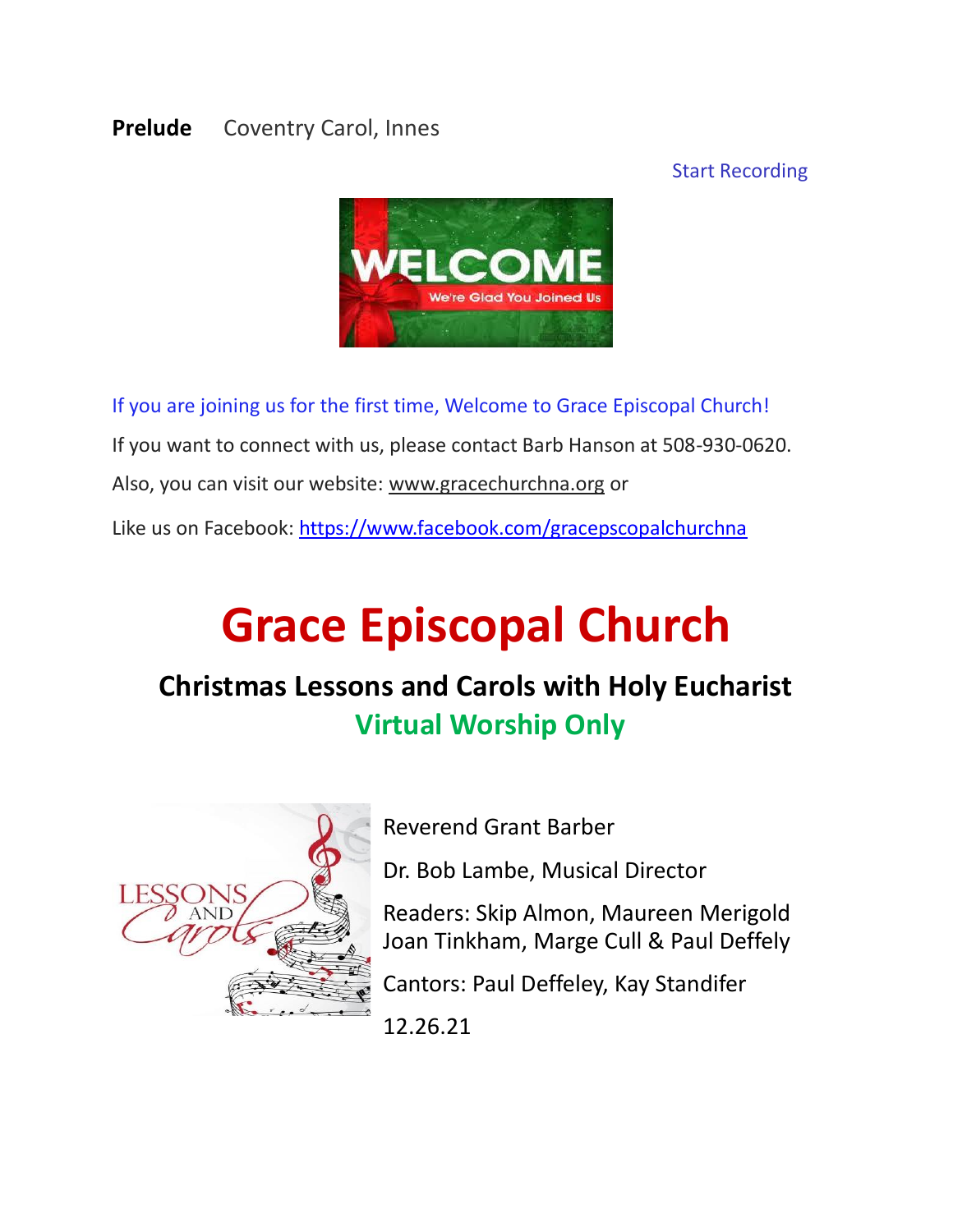#### **Christmas Lessons and Carols with Holy Eucharist**

**Processional Hymn** Once in royal David's city, Blue Hymnal 102, omit vv 3, 5

#### **A Bidding Prayer**

Dear People of God: In this Christmas Season, let it be our duty and delight to hear once more the message of the Angels, to go to Bethlehem and see the Son of God lying in a manger. Let us hear and heed in Holy Scripture the story of God's loving purpose from the time of our rebellion against him until the glorious redemption brought to us by his holy Child Jesus, and let us make this place glad with our carols of praise.

But first, let us pray for the needs of his whole world, for peace and justice on earth, for the unity and mission of the Church for which he died, and especially for his Church in our country and in this city.

And because he particularly loves them, let us remember in his name the poor and helpless, the cold, the hungry and the oppressed, the sick and those who mourn, the lonely and unloved, the aged and little children, as well as all those who do not know and love the Lord Jesus Christ.

Finally, let us remember before God his pure and lowly Mother, and that whole multitude which no one can number, whose hope was in the Word made flesh, and with whom, in Jesus, we are one for evermore.

The Almighty God bless us with his grace; Christ give us the joys of everlasting life; and to the fellowship of the citizens above, may the King of Angels bring us all. Amen.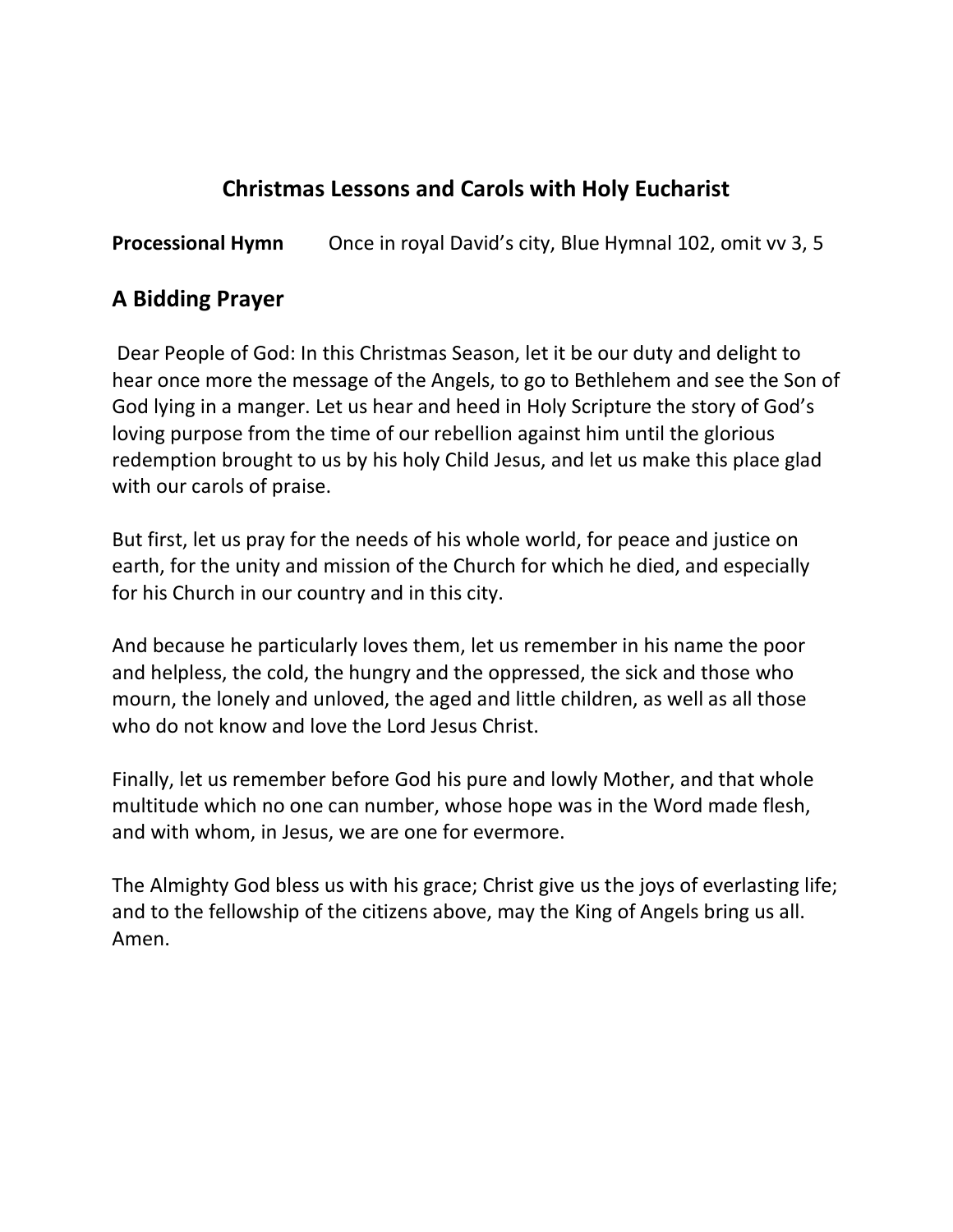#### **The Lessons**

*The customary announcements at the introduction and conclusion of the readings are omitted for this service so that it flows as one story.*

*We sit to learn and hear the readings. We stand as able to praise God in song. The final reading, the Prologue to the Gospel of John, all stand and use the responses customary for Holy Eucharist.*

#### **First Reading: Genesis 3:1-15**

Now the serpent was more crafty than any other wild animal that the LORD God had made. He said to the woman, "Did God say, `You shall not eat from any tree in the garden'?" The woman said to the serpent, "We may eat of the fruit of the trees in the garden; but God said, `You shall not eat of the fruit of the tree that is in the middle of the garden, nor shall you touch it, or you shall die.'" But the serpent said to the woman, "You will not die; for God knows that when you eat of it your eyes will be opened, and you will be like God, knowing good and evil." So when the woman saw that the tree was good for food, and that it was a delight to the eyes, and that the tree was to be desired to make one wise, she took of its fruit and ate; and she also gave some to her husband, who was with her, and he ate. Then the eyes of both were opened, and they knew that they were naked; and they sewed fig leaves together and made loincloths for themselves.

They heard the sound of the LORD God walking in the garden at the time of the evening breeze, and the man and his wife hid themselves from the presence of the LORD God among the trees of the garden. But the LORD God called to the man, and said to him, "Where are you?" He said, "I heard the sound of you in the garden, and I was afraid, because I was naked; and I hid myself." He said, "Who told you that you were naked? Have you eaten from the tree of which I commanded you not to eat?" The man said, "The woman whom you gave to be with me, she gave me fruit from the tree, and I ate." Then the LORD God said to the woman, "What is this that you have done?" The woman said, "The serpent tricked me, and I ate." The LORD God said to the serpent,

"Because you have done this, cursed are you among all animals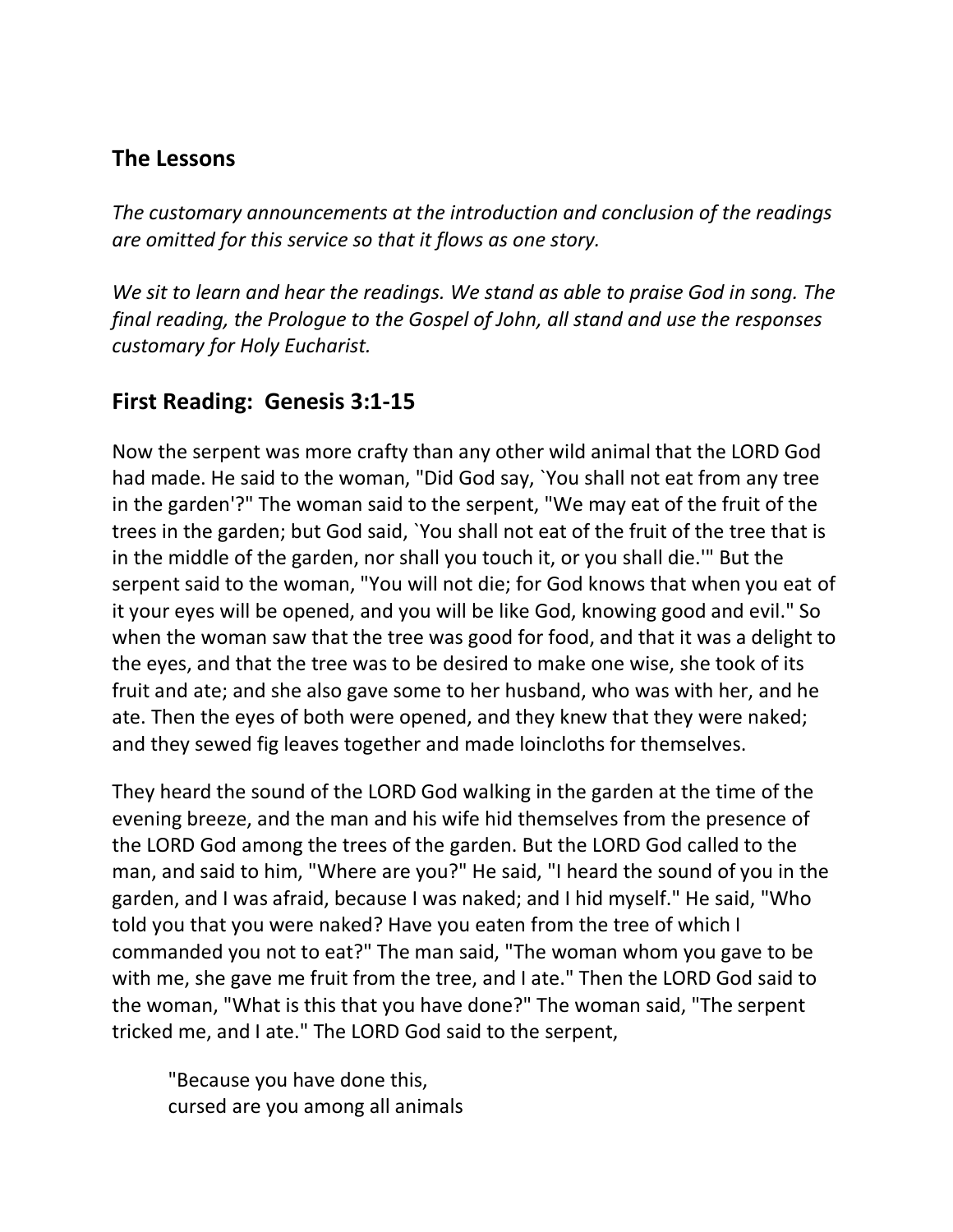and among all wild creatures; upon your belly you shall go, and dust you shall eat all the days of your life. I will put enmity between you and the woman, and between your offspring and hers; he will strike your head, and you will strike his heel."

Carol I wonder as I wander

# **Second Reading Isaiah 7: 10-15**

The LORD spoke to Ahaz, saying, Ask a sign of the LORD your God; let it be deep as Sheol or high as heaven. But Ahaz said, I will not ask, and I will not put the LORD to the test. Then Isaiah said: "Hear then, O house of David! Is it too little for you to weary mortals, that you weary my God also? Therefore the Lord himself will give you a sign. Look, the young woman is with child and shall bear a son, and shall name him Immanuel. He shall eat curds and honey by the time he knows how to refuse the evil and choose the good."

Carol What child is this Carol What child is this Blue Hymnal 115, all verses

# **Third Reading Luke 1:26-38**

In the sixth month the angel Gabriel was sent by God to a town in Galilee called Nazareth, to a virgin engaged to a man whose name was Joseph, of the house of David. The virgin's name was Mary. And he came to her and said, "Greetings, favored one! The Lord is with you." But she was much perplexed by his words and pondered what sort of greeting this might be. The angel said to her, "Do not be afraid, Mary, for you have found favor with God. And now, you will conceive in your womb and bear a son, and you will name him Jesus. He will be great, and will be called the Son of the Most High, and the Lord God will give to him the throne of his ancestor David. He will reign over the house of Jacob forever, and of his kingdom there will be no end." Mary said to the angel, "How can this be, since I am a virgin?" The angel said to her, "The Holy Spirit will come upon you, and the power of the Most High will overshadow you; therefore the child to be born will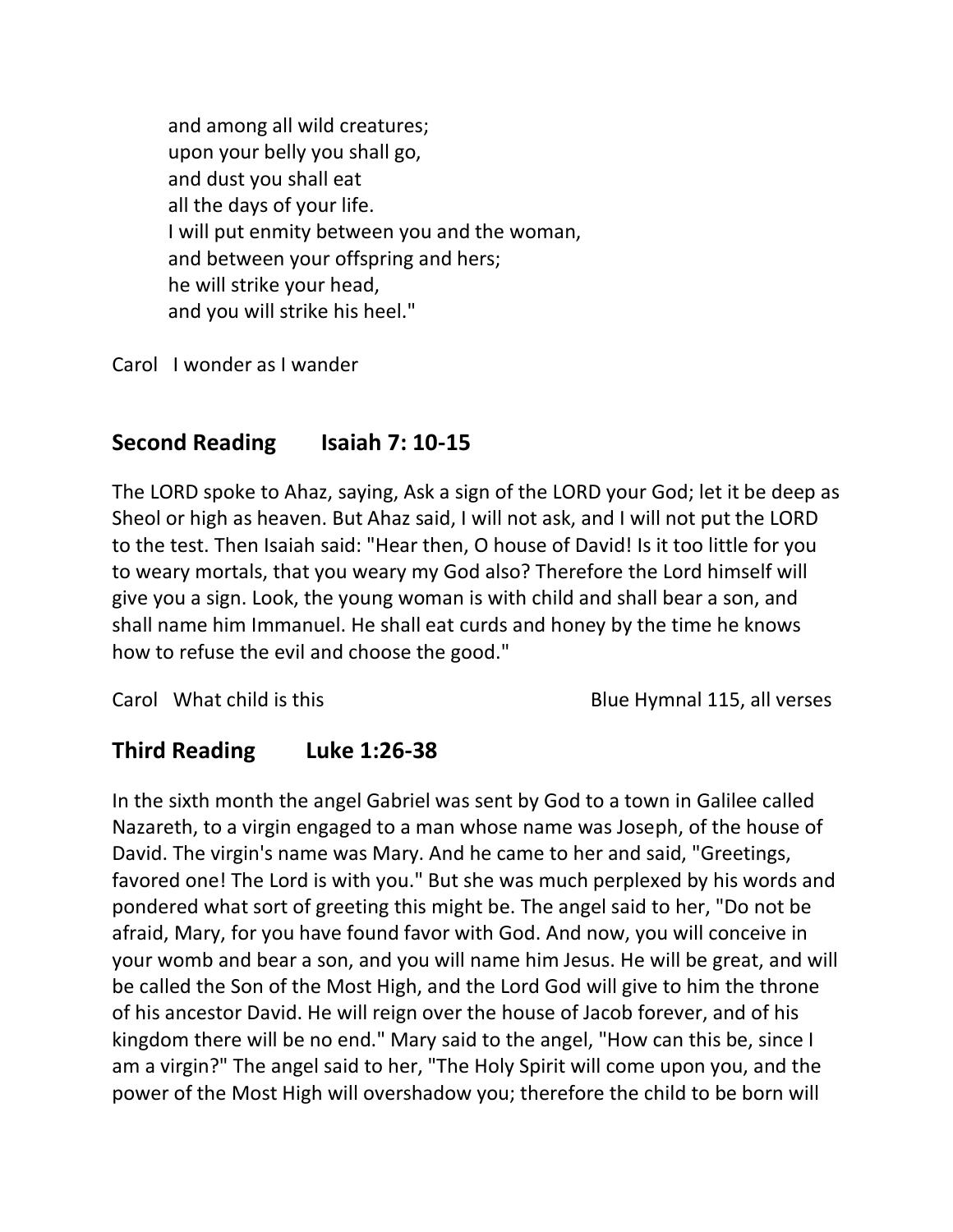be holy; he will be called Son of God. And now, your relative Elizabeth in her old age has also conceived a son; and this is the sixth month for her who was said to be barren. For nothing will be impossible with God." Then Mary said, "Here am I, the servant of the Lord; let it be with me according to your word." Then the angel departed from her.

Carol Lo, how ere a rose is blooming Blue Hymnal 81, all verses

# **Fourth Reading Luke 1:39-56**

In those days Mary set out and went with haste to a Judean town in the hill country, where she entered the house of Zechariah and greeted Elizabeth. When Elizabeth heard Mary's greeting, the child leaped in her womb. And Elizabeth was filled with the Holy Spirit and exclaimed with a loud cry, "Blessed are you among women, and blessed is the fruit of your womb. And why has this happened to me, that the mother of my Lord comes to me? For as soon as I heard the sound of your greeting, the child in my womb leaped for joy. And blessed is she who believed that there would be a fulfillment of what was spoken to her by the Lord."

And Mary said,

"My soul magnifies the Lord, and my spirit rejoices in God my Savior, for he has looked with favor on the lowliness of his servant. Surely, from now on all generations will call me blessed; for the Mighty One has done great things for me, and holy is his name. His mercy is for those who fear him from generation to generation. He has shown strength with his arm; he has scattered the proud in the thoughts of their hearts. He has brought down the powerful from their thrones, and lifted up the lowly; he has filled the hungry with good things, and sent the rich away empty. He has helped his servant Israel, in remembrance of his mercy,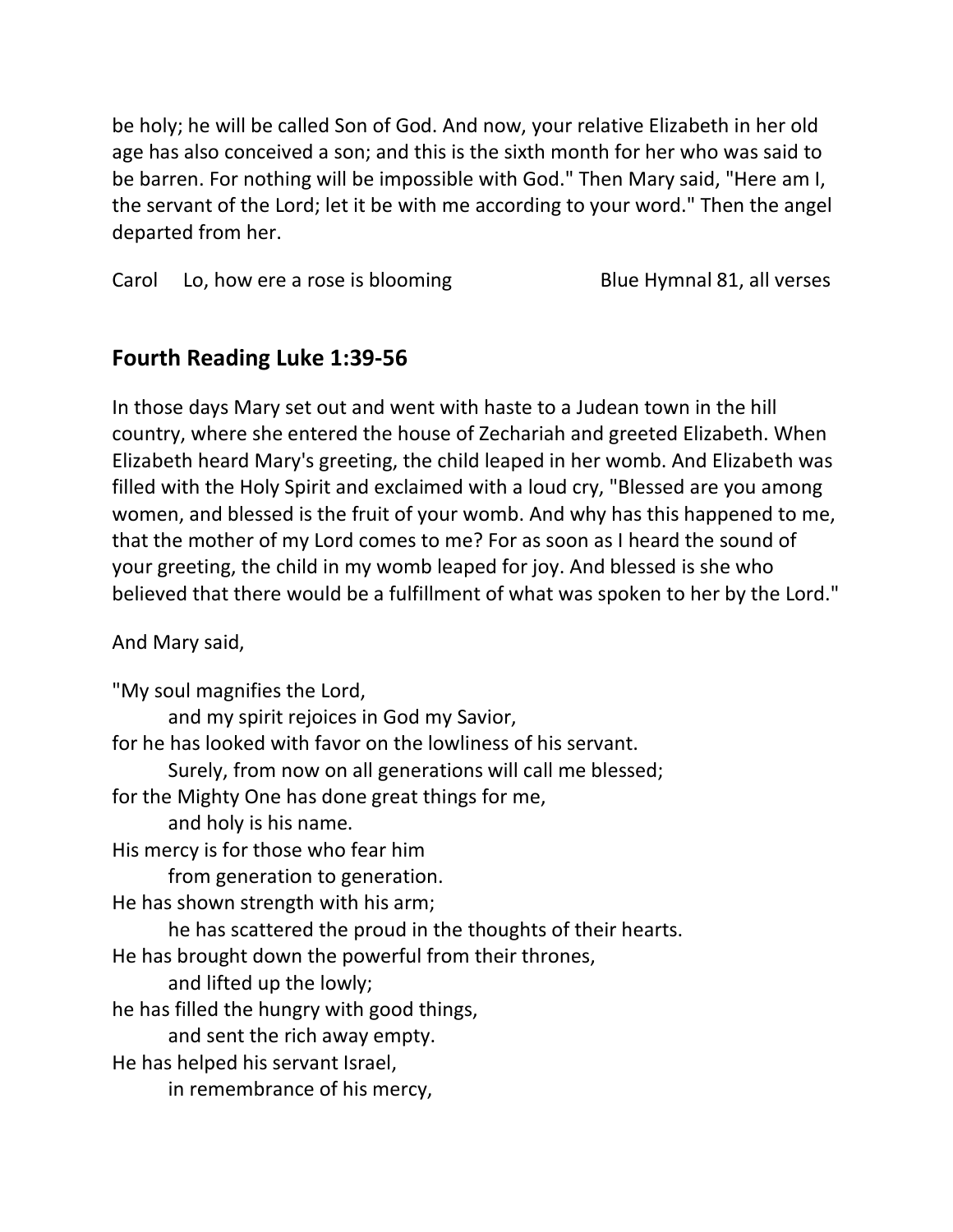according to the promise he made to our ancestors, to Abraham and to his descendants forever."

And Mary remained with her about three months and then returned to her home.

Carol In the bleak mid-winter Blue Hymnal 112,  $1<sup>st</sup>$  and last verses

# **Fifth Reading Luke 2:1-20**

In those days a decree went out from Emperor Augustus that all the world should be registered. This was the first registration and was taken while Quirinius was governor of Syria. All went to their own towns to be registered. Joseph also went from the town of Nazareth in Galilee to Judea, to the city of David called Bethlehem, because he was descended from the house and family of David. He went to be registered with Mary, to whom he was engaged and who was expecting a child. While they were there, the time came for her to deliver her child. And she gave birth to her firstborn son and wrapped him in bands of cloth, and laid him in a manger, because there was no place for them in the inn.

In that region there were shepherds living in the fields, keeping watch over their flock by night. Then an angel of the Lord stood before them, and the glory of the Lord shone around them, and they were terrified. But the angel said to them, "Do not be afraid; for see-- I am bringing you good news of great joy for all the people: to you is born this day in the city of David a Savior, who is the Messiah, the Lord. This will be a sign for you: you will find a child wrapped in bands of cloth and lying in a manger." And suddenly there was with the angel a multitude of the heavenly host, praising God and saying,

"Glory to God in the highest heaven,

and on earth peace among those whom he favors!"

When the angels had left them and gone into heaven, the shepherds said to one another, "Let us go now to Bethlehem and see this thing that has taken place, which the Lord has made known to us." So they went with haste and found Mary and Joseph, and the child lying in the manger. When they saw this, they made known what had been told them about this child; and all who heard it were amazed at what the shepherds told them. But Mary treasured all these words and pondered them in her heart. The shepherds returned, glorifying and praising God for all they had heard and seen, as it had been told them.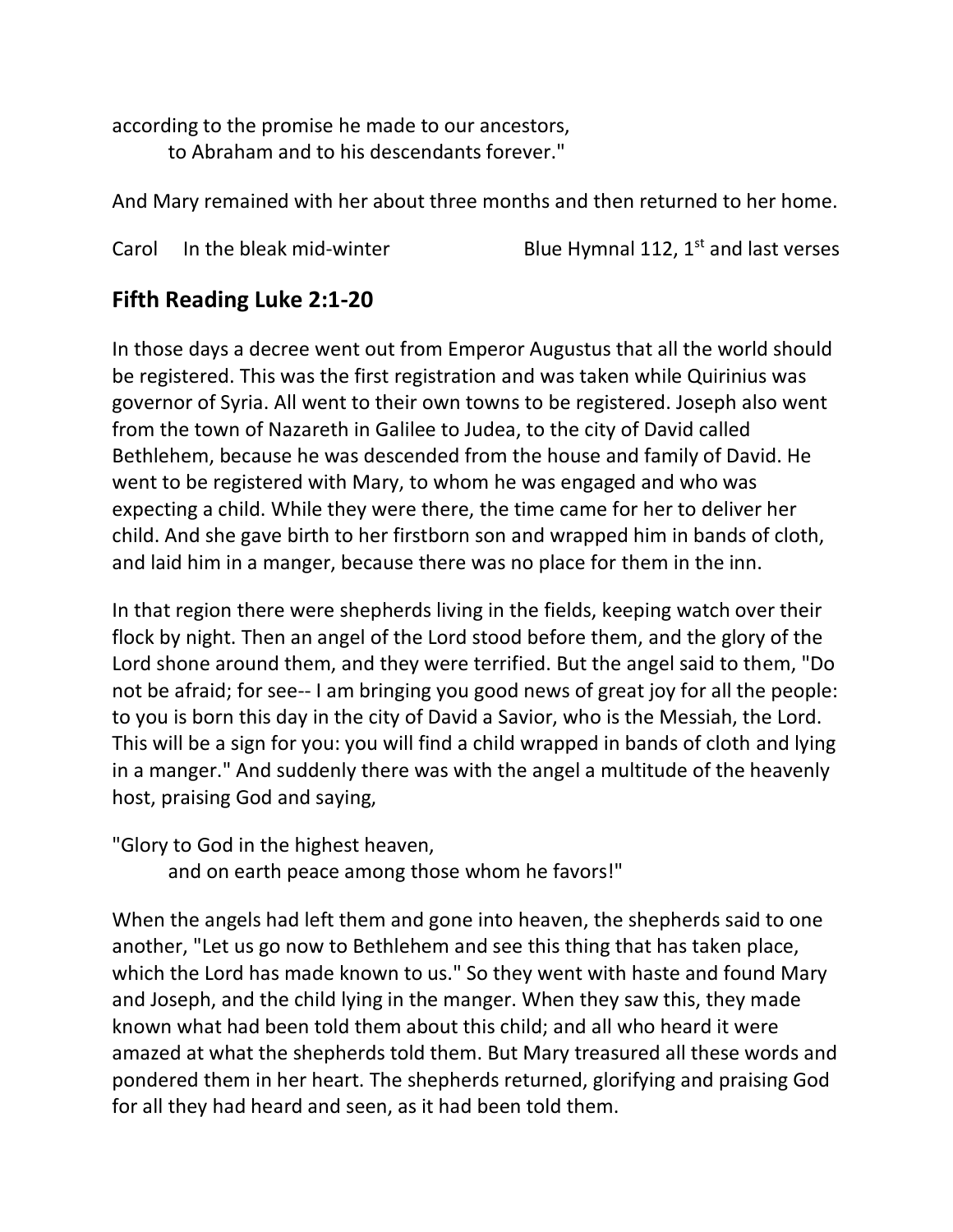#### **Sixth reading**

#### **The Holy Gospel of Our Lord Jesus Christ According to St. John (1:1-18)**

#### *All standing, then say: Glory to you, Lord Christ*

In the beginning was the Word, and the Word was with God, and the Word was God. He was in the beginning with God. All things came into being through him, and without him not one thing came into being. What has come into being in him was life, and the life was the light of all people. The light shines in the darkness, and the darkness did not overcome it.

There was a man sent from God, whose name was John. He came as a witness to testify to the light, so that all might believe through him. He himself was not the light, but he came to testify to the light. The true light, which enlightens everyone, was coming into the world.

He was in the world, and the world came into being through him; yet the world did not know him. He came to what was his own, and his own people did not accept him. But to all who received him, who believed in his name, he gave power to become children of God, who were born, not of blood or of the will of the flesh or of the will of man, but of God.

And the Word became flesh and lived among us, and we have seen his glory, the glory as of a father's only son, full of grace and truth. (John testified to him and cried out, "This was he of whom I said, 'He who comes after me ranks ahead of me because he was before me.'") From his fullness we have all received, grace upon grace. The law indeed was given through Moses; grace and truth came through Jesus Christ. No one has ever seen God. It is God the only Son, who is close to the Father's heart, who has made him known.

The Gospel of the Lord

*All: Praise be to you, Lord Christ*

Carol Of the Father's love begotten Blue Hymnal 82, all verses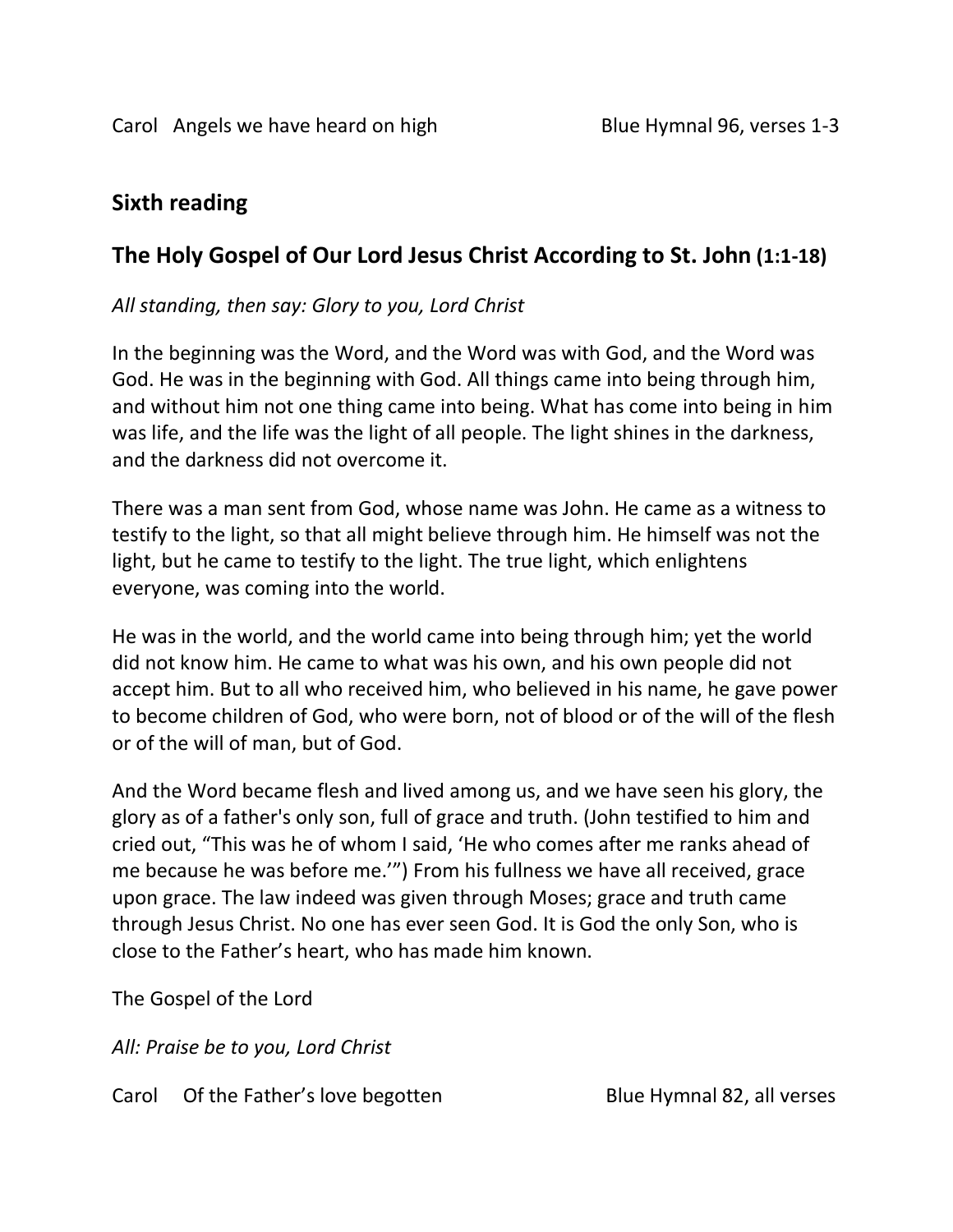Officiant: The Peace of the Lord be always with you *All: And also with you.* Announcements and blessing of those celebrating birthdays or anniversaries in the coming week.

Offertory Carol Joy to the world Blue Hymnal 100, all verses Please insert what is typical for the bulletin for Sunday Eucharist. I'll leave it up to Bob about service music or all said (Sanctus, Acclamation, Amen, Fraction anthem)

#### **Eucharistic Prayer B** (see yellow insert)

#### **Blessing:**

Minister: May he who by his Incarnation, gathered into one, things earthly and heavenly, grant you the fullness of inward peace and goodwill; and the blessing of God Almighty, the Father, the Son and the Holy Spirit, be amongst you and remain with you always.

*All: Amen*

Closing Carol Go tell it on the mountain Blue Hymnal 99 all verses

**Postlude** Sing We Now of Christmas, Pethel

#### **Announcements**



#### **Prayer Circle**

We have tried an evening Prayer Circle and we did not have any new members, so we are going to go back to the first Saturday of the month at 9:00 AM. We will continue to do it through the Grace Church zoom. Please join us on **January 8, 2022 at 9:00 AM** (the first Saturday is New Year's Day)**.**